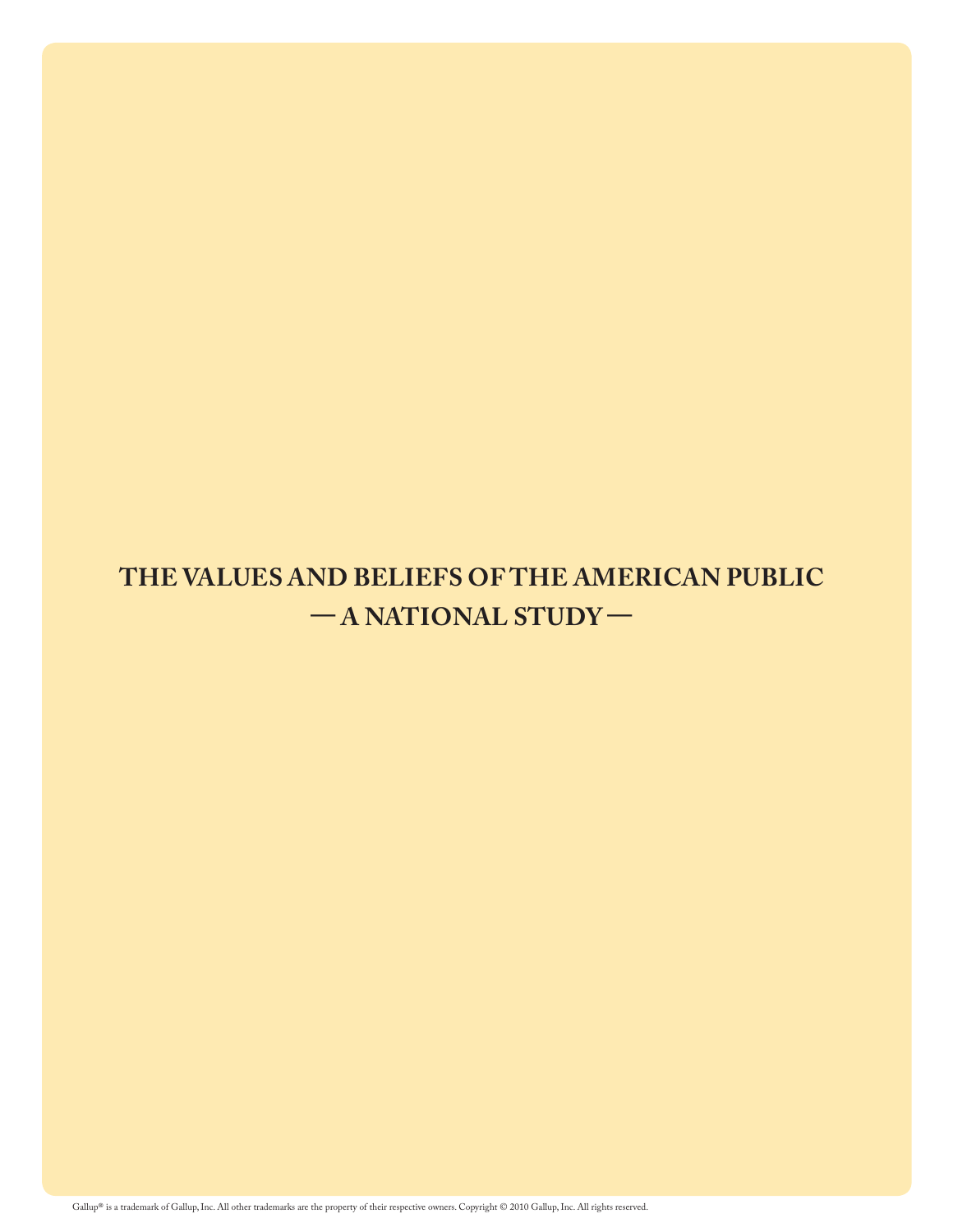### **Instructions**

Please carefully follow the steps below when completing this survey.

• Use a blue or black ink pen that does not soak through the paper.



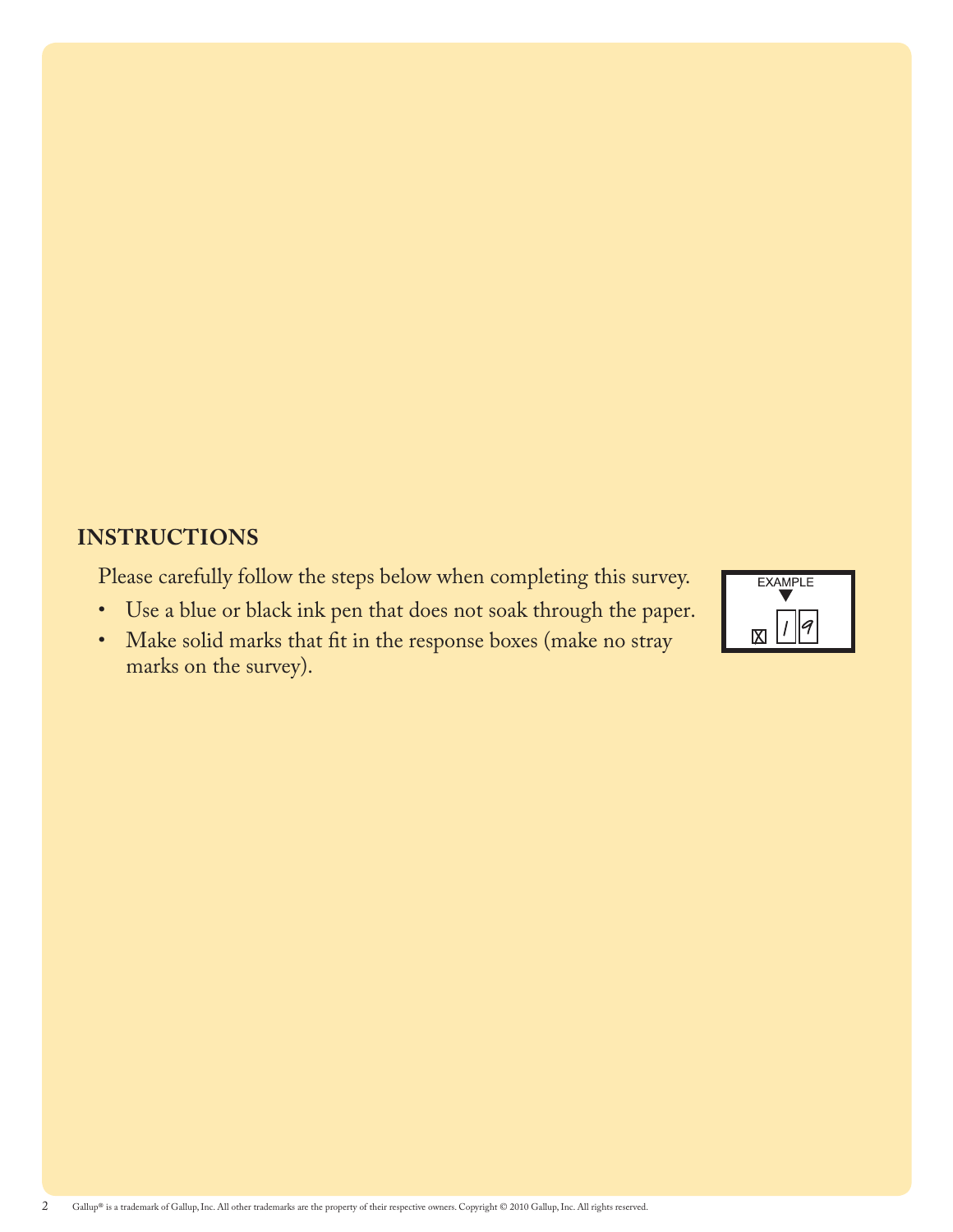| denomination. For example, if you are Baptist,<br>1 With what religious family, if any, do you most closely<br>are you Southern Baptist Convention, American<br>identify? (Please mark only one box.)<br>Baptist Churches in the USA, or some other Baptist<br>Adventist<br>denomination?<br><b>African Methodist</b><br>Name of denomination:<br>Anabaptist<br>Asian Folk Religion<br>Don't know<br>Assemblies of God<br>Baha'i<br>3 How religious do you consider yourself to be?<br><b>Baptist</b><br>$\Box$ Not at all religious<br><b>Bible Church</b><br>Not too religious<br><b>Brethren</b><br>Somewhat religious<br><b>Buddhist</b><br>Very religious<br>Catholic/Roman Catholic<br>I don't know<br>Christian & Missionary Alliance<br>How often do you attend religious services at a place of<br><b>Christian Reformed</b><br>worship?<br><b>Christian Science</b><br>$\Box$ Never $\rightarrow$ Skip to Question 10<br>Church of Christ<br>Less than once a year<br>Church of God<br>$\Box$ Once or twice a year<br>Church of the Nazarene<br>Several times a year<br>Congregational<br>Once a month<br>Disciples of Christ<br>2-3 times a month<br>Episcopal/Anglican<br>About weekly<br>Hindu<br>$\Box$ Weekly<br>Holiness<br>Several times a week<br>Jehovah's Witnesses<br>Jewish<br>What is the full name of your current place of worship?<br>(Please write your answer in the space below. If you attend<br>Latter-day Saints<br>more than one place of worship, please refer to the one you<br>$\Box$ Lutheran<br>attend most often.)<br>Mennonite<br>Methodist<br>Muslim<br>Where is this place of worship located? (Please write<br>Orthodox (Eastern, Russian, Greek)<br>in whatever information you know. If exact address is not<br>Pentecostal<br>known, please give a description of the location, such as the<br>building name or the nearest street or intersection.)<br>Presbyterian<br>Quaker/Friends<br>Street:<br>Reformed Church of America/Dutch Reformed<br>City:<br><b>Salvation Army</b><br>Seventh-day Adventist<br>State:<br>Sikh<br>ZIP Code:<br>Unitarian Universalist<br><b>United Church of Christ</b><br>Non-denominational Christian<br>No religion $\rightarrow$ Skip to Question 3<br>Other (please specify) | <b>I. RELIGIOUS BEHAVIORS AND ATTITUDES</b> | If possible, please provide the specific name of your |
|--------------------------------------------------------------------------------------------------------------------------------------------------------------------------------------------------------------------------------------------------------------------------------------------------------------------------------------------------------------------------------------------------------------------------------------------------------------------------------------------------------------------------------------------------------------------------------------------------------------------------------------------------------------------------------------------------------------------------------------------------------------------------------------------------------------------------------------------------------------------------------------------------------------------------------------------------------------------------------------------------------------------------------------------------------------------------------------------------------------------------------------------------------------------------------------------------------------------------------------------------------------------------------------------------------------------------------------------------------------------------------------------------------------------------------------------------------------------------------------------------------------------------------------------------------------------------------------------------------------------------------------------------------------------------------------------------------------------------------------------------------------------------------------------------------------------------------------------------------------------------------------------------------------------------------------------------------------------------------------------------------------------------------------------------------------------------------------------------------------------------------------------------------------------------------------------------------------------------------------------------------------|---------------------------------------------|-------------------------------------------------------|
|                                                                                                                                                                                                                                                                                                                                                                                                                                                                                                                                                                                                                                                                                                                                                                                                                                                                                                                                                                                                                                                                                                                                                                                                                                                                                                                                                                                                                                                                                                                                                                                                                                                                                                                                                                                                                                                                                                                                                                                                                                                                                                                                                                                                                                                              |                                             |                                                       |
|                                                                                                                                                                                                                                                                                                                                                                                                                                                                                                                                                                                                                                                                                                                                                                                                                                                                                                                                                                                                                                                                                                                                                                                                                                                                                                                                                                                                                                                                                                                                                                                                                                                                                                                                                                                                                                                                                                                                                                                                                                                                                                                                                                                                                                                              |                                             |                                                       |
|                                                                                                                                                                                                                                                                                                                                                                                                                                                                                                                                                                                                                                                                                                                                                                                                                                                                                                                                                                                                                                                                                                                                                                                                                                                                                                                                                                                                                                                                                                                                                                                                                                                                                                                                                                                                                                                                                                                                                                                                                                                                                                                                                                                                                                                              |                                             |                                                       |
|                                                                                                                                                                                                                                                                                                                                                                                                                                                                                                                                                                                                                                                                                                                                                                                                                                                                                                                                                                                                                                                                                                                                                                                                                                                                                                                                                                                                                                                                                                                                                                                                                                                                                                                                                                                                                                                                                                                                                                                                                                                                                                                                                                                                                                                              |                                             |                                                       |
|                                                                                                                                                                                                                                                                                                                                                                                                                                                                                                                                                                                                                                                                                                                                                                                                                                                                                                                                                                                                                                                                                                                                                                                                                                                                                                                                                                                                                                                                                                                                                                                                                                                                                                                                                                                                                                                                                                                                                                                                                                                                                                                                                                                                                                                              |                                             |                                                       |
|                                                                                                                                                                                                                                                                                                                                                                                                                                                                                                                                                                                                                                                                                                                                                                                                                                                                                                                                                                                                                                                                                                                                                                                                                                                                                                                                                                                                                                                                                                                                                                                                                                                                                                                                                                                                                                                                                                                                                                                                                                                                                                                                                                                                                                                              |                                             |                                                       |
|                                                                                                                                                                                                                                                                                                                                                                                                                                                                                                                                                                                                                                                                                                                                                                                                                                                                                                                                                                                                                                                                                                                                                                                                                                                                                                                                                                                                                                                                                                                                                                                                                                                                                                                                                                                                                                                                                                                                                                                                                                                                                                                                                                                                                                                              |                                             |                                                       |
|                                                                                                                                                                                                                                                                                                                                                                                                                                                                                                                                                                                                                                                                                                                                                                                                                                                                                                                                                                                                                                                                                                                                                                                                                                                                                                                                                                                                                                                                                                                                                                                                                                                                                                                                                                                                                                                                                                                                                                                                                                                                                                                                                                                                                                                              |                                             |                                                       |
|                                                                                                                                                                                                                                                                                                                                                                                                                                                                                                                                                                                                                                                                                                                                                                                                                                                                                                                                                                                                                                                                                                                                                                                                                                                                                                                                                                                                                                                                                                                                                                                                                                                                                                                                                                                                                                                                                                                                                                                                                                                                                                                                                                                                                                                              |                                             |                                                       |
|                                                                                                                                                                                                                                                                                                                                                                                                                                                                                                                                                                                                                                                                                                                                                                                                                                                                                                                                                                                                                                                                                                                                                                                                                                                                                                                                                                                                                                                                                                                                                                                                                                                                                                                                                                                                                                                                                                                                                                                                                                                                                                                                                                                                                                                              |                                             |                                                       |
|                                                                                                                                                                                                                                                                                                                                                                                                                                                                                                                                                                                                                                                                                                                                                                                                                                                                                                                                                                                                                                                                                                                                                                                                                                                                                                                                                                                                                                                                                                                                                                                                                                                                                                                                                                                                                                                                                                                                                                                                                                                                                                                                                                                                                                                              |                                             |                                                       |
|                                                                                                                                                                                                                                                                                                                                                                                                                                                                                                                                                                                                                                                                                                                                                                                                                                                                                                                                                                                                                                                                                                                                                                                                                                                                                                                                                                                                                                                                                                                                                                                                                                                                                                                                                                                                                                                                                                                                                                                                                                                                                                                                                                                                                                                              |                                             |                                                       |
|                                                                                                                                                                                                                                                                                                                                                                                                                                                                                                                                                                                                                                                                                                                                                                                                                                                                                                                                                                                                                                                                                                                                                                                                                                                                                                                                                                                                                                                                                                                                                                                                                                                                                                                                                                                                                                                                                                                                                                                                                                                                                                                                                                                                                                                              |                                             |                                                       |
|                                                                                                                                                                                                                                                                                                                                                                                                                                                                                                                                                                                                                                                                                                                                                                                                                                                                                                                                                                                                                                                                                                                                                                                                                                                                                                                                                                                                                                                                                                                                                                                                                                                                                                                                                                                                                                                                                                                                                                                                                                                                                                                                                                                                                                                              |                                             |                                                       |
|                                                                                                                                                                                                                                                                                                                                                                                                                                                                                                                                                                                                                                                                                                                                                                                                                                                                                                                                                                                                                                                                                                                                                                                                                                                                                                                                                                                                                                                                                                                                                                                                                                                                                                                                                                                                                                                                                                                                                                                                                                                                                                                                                                                                                                                              |                                             |                                                       |
|                                                                                                                                                                                                                                                                                                                                                                                                                                                                                                                                                                                                                                                                                                                                                                                                                                                                                                                                                                                                                                                                                                                                                                                                                                                                                                                                                                                                                                                                                                                                                                                                                                                                                                                                                                                                                                                                                                                                                                                                                                                                                                                                                                                                                                                              |                                             |                                                       |
|                                                                                                                                                                                                                                                                                                                                                                                                                                                                                                                                                                                                                                                                                                                                                                                                                                                                                                                                                                                                                                                                                                                                                                                                                                                                                                                                                                                                                                                                                                                                                                                                                                                                                                                                                                                                                                                                                                                                                                                                                                                                                                                                                                                                                                                              |                                             |                                                       |
|                                                                                                                                                                                                                                                                                                                                                                                                                                                                                                                                                                                                                                                                                                                                                                                                                                                                                                                                                                                                                                                                                                                                                                                                                                                                                                                                                                                                                                                                                                                                                                                                                                                                                                                                                                                                                                                                                                                                                                                                                                                                                                                                                                                                                                                              |                                             |                                                       |
|                                                                                                                                                                                                                                                                                                                                                                                                                                                                                                                                                                                                                                                                                                                                                                                                                                                                                                                                                                                                                                                                                                                                                                                                                                                                                                                                                                                                                                                                                                                                                                                                                                                                                                                                                                                                                                                                                                                                                                                                                                                                                                                                                                                                                                                              |                                             |                                                       |
|                                                                                                                                                                                                                                                                                                                                                                                                                                                                                                                                                                                                                                                                                                                                                                                                                                                                                                                                                                                                                                                                                                                                                                                                                                                                                                                                                                                                                                                                                                                                                                                                                                                                                                                                                                                                                                                                                                                                                                                                                                                                                                                                                                                                                                                              |                                             |                                                       |
|                                                                                                                                                                                                                                                                                                                                                                                                                                                                                                                                                                                                                                                                                                                                                                                                                                                                                                                                                                                                                                                                                                                                                                                                                                                                                                                                                                                                                                                                                                                                                                                                                                                                                                                                                                                                                                                                                                                                                                                                                                                                                                                                                                                                                                                              |                                             |                                                       |
|                                                                                                                                                                                                                                                                                                                                                                                                                                                                                                                                                                                                                                                                                                                                                                                                                                                                                                                                                                                                                                                                                                                                                                                                                                                                                                                                                                                                                                                                                                                                                                                                                                                                                                                                                                                                                                                                                                                                                                                                                                                                                                                                                                                                                                                              |                                             |                                                       |
|                                                                                                                                                                                                                                                                                                                                                                                                                                                                                                                                                                                                                                                                                                                                                                                                                                                                                                                                                                                                                                                                                                                                                                                                                                                                                                                                                                                                                                                                                                                                                                                                                                                                                                                                                                                                                                                                                                                                                                                                                                                                                                                                                                                                                                                              |                                             |                                                       |
|                                                                                                                                                                                                                                                                                                                                                                                                                                                                                                                                                                                                                                                                                                                                                                                                                                                                                                                                                                                                                                                                                                                                                                                                                                                                                                                                                                                                                                                                                                                                                                                                                                                                                                                                                                                                                                                                                                                                                                                                                                                                                                                                                                                                                                                              |                                             |                                                       |
|                                                                                                                                                                                                                                                                                                                                                                                                                                                                                                                                                                                                                                                                                                                                                                                                                                                                                                                                                                                                                                                                                                                                                                                                                                                                                                                                                                                                                                                                                                                                                                                                                                                                                                                                                                                                                                                                                                                                                                                                                                                                                                                                                                                                                                                              |                                             |                                                       |
|                                                                                                                                                                                                                                                                                                                                                                                                                                                                                                                                                                                                                                                                                                                                                                                                                                                                                                                                                                                                                                                                                                                                                                                                                                                                                                                                                                                                                                                                                                                                                                                                                                                                                                                                                                                                                                                                                                                                                                                                                                                                                                                                                                                                                                                              |                                             |                                                       |
|                                                                                                                                                                                                                                                                                                                                                                                                                                                                                                                                                                                                                                                                                                                                                                                                                                                                                                                                                                                                                                                                                                                                                                                                                                                                                                                                                                                                                                                                                                                                                                                                                                                                                                                                                                                                                                                                                                                                                                                                                                                                                                                                                                                                                                                              |                                             |                                                       |
|                                                                                                                                                                                                                                                                                                                                                                                                                                                                                                                                                                                                                                                                                                                                                                                                                                                                                                                                                                                                                                                                                                                                                                                                                                                                                                                                                                                                                                                                                                                                                                                                                                                                                                                                                                                                                                                                                                                                                                                                                                                                                                                                                                                                                                                              |                                             |                                                       |
|                                                                                                                                                                                                                                                                                                                                                                                                                                                                                                                                                                                                                                                                                                                                                                                                                                                                                                                                                                                                                                                                                                                                                                                                                                                                                                                                                                                                                                                                                                                                                                                                                                                                                                                                                                                                                                                                                                                                                                                                                                                                                                                                                                                                                                                              |                                             |                                                       |
|                                                                                                                                                                                                                                                                                                                                                                                                                                                                                                                                                                                                                                                                                                                                                                                                                                                                                                                                                                                                                                                                                                                                                                                                                                                                                                                                                                                                                                                                                                                                                                                                                                                                                                                                                                                                                                                                                                                                                                                                                                                                                                                                                                                                                                                              |                                             |                                                       |
|                                                                                                                                                                                                                                                                                                                                                                                                                                                                                                                                                                                                                                                                                                                                                                                                                                                                                                                                                                                                                                                                                                                                                                                                                                                                                                                                                                                                                                                                                                                                                                                                                                                                                                                                                                                                                                                                                                                                                                                                                                                                                                                                                                                                                                                              |                                             |                                                       |
|                                                                                                                                                                                                                                                                                                                                                                                                                                                                                                                                                                                                                                                                                                                                                                                                                                                                                                                                                                                                                                                                                                                                                                                                                                                                                                                                                                                                                                                                                                                                                                                                                                                                                                                                                                                                                                                                                                                                                                                                                                                                                                                                                                                                                                                              |                                             |                                                       |
|                                                                                                                                                                                                                                                                                                                                                                                                                                                                                                                                                                                                                                                                                                                                                                                                                                                                                                                                                                                                                                                                                                                                                                                                                                                                                                                                                                                                                                                                                                                                                                                                                                                                                                                                                                                                                                                                                                                                                                                                                                                                                                                                                                                                                                                              |                                             |                                                       |
|                                                                                                                                                                                                                                                                                                                                                                                                                                                                                                                                                                                                                                                                                                                                                                                                                                                                                                                                                                                                                                                                                                                                                                                                                                                                                                                                                                                                                                                                                                                                                                                                                                                                                                                                                                                                                                                                                                                                                                                                                                                                                                                                                                                                                                                              |                                             |                                                       |
|                                                                                                                                                                                                                                                                                                                                                                                                                                                                                                                                                                                                                                                                                                                                                                                                                                                                                                                                                                                                                                                                                                                                                                                                                                                                                                                                                                                                                                                                                                                                                                                                                                                                                                                                                                                                                                                                                                                                                                                                                                                                                                                                                                                                                                                              |                                             |                                                       |
|                                                                                                                                                                                                                                                                                                                                                                                                                                                                                                                                                                                                                                                                                                                                                                                                                                                                                                                                                                                                                                                                                                                                                                                                                                                                                                                                                                                                                                                                                                                                                                                                                                                                                                                                                                                                                                                                                                                                                                                                                                                                                                                                                                                                                                                              |                                             |                                                       |
|                                                                                                                                                                                                                                                                                                                                                                                                                                                                                                                                                                                                                                                                                                                                                                                                                                                                                                                                                                                                                                                                                                                                                                                                                                                                                                                                                                                                                                                                                                                                                                                                                                                                                                                                                                                                                                                                                                                                                                                                                                                                                                                                                                                                                                                              |                                             |                                                       |
|                                                                                                                                                                                                                                                                                                                                                                                                                                                                                                                                                                                                                                                                                                                                                                                                                                                                                                                                                                                                                                                                                                                                                                                                                                                                                                                                                                                                                                                                                                                                                                                                                                                                                                                                                                                                                                                                                                                                                                                                                                                                                                                                                                                                                                                              |                                             |                                                       |
|                                                                                                                                                                                                                                                                                                                                                                                                                                                                                                                                                                                                                                                                                                                                                                                                                                                                                                                                                                                                                                                                                                                                                                                                                                                                                                                                                                                                                                                                                                                                                                                                                                                                                                                                                                                                                                                                                                                                                                                                                                                                                                                                                                                                                                                              |                                             |                                                       |
|                                                                                                                                                                                                                                                                                                                                                                                                                                                                                                                                                                                                                                                                                                                                                                                                                                                                                                                                                                                                                                                                                                                                                                                                                                                                                                                                                                                                                                                                                                                                                                                                                                                                                                                                                                                                                                                                                                                                                                                                                                                                                                                                                                                                                                                              |                                             |                                                       |
|                                                                                                                                                                                                                                                                                                                                                                                                                                                                                                                                                                                                                                                                                                                                                                                                                                                                                                                                                                                                                                                                                                                                                                                                                                                                                                                                                                                                                                                                                                                                                                                                                                                                                                                                                                                                                                                                                                                                                                                                                                                                                                                                                                                                                                                              |                                             |                                                       |
|                                                                                                                                                                                                                                                                                                                                                                                                                                                                                                                                                                                                                                                                                                                                                                                                                                                                                                                                                                                                                                                                                                                                                                                                                                                                                                                                                                                                                                                                                                                                                                                                                                                                                                                                                                                                                                                                                                                                                                                                                                                                                                                                                                                                                                                              |                                             |                                                       |
|                                                                                                                                                                                                                                                                                                                                                                                                                                                                                                                                                                                                                                                                                                                                                                                                                                                                                                                                                                                                                                                                                                                                                                                                                                                                                                                                                                                                                                                                                                                                                                                                                                                                                                                                                                                                                                                                                                                                                                                                                                                                                                                                                                                                                                                              | Don't know                                  |                                                       |

Gallup® is a trademark of Gallup, Inc. All other trademarks are the property of their respective owners. Copyright © 2010 Gallup, Inc. All rights reserved. 3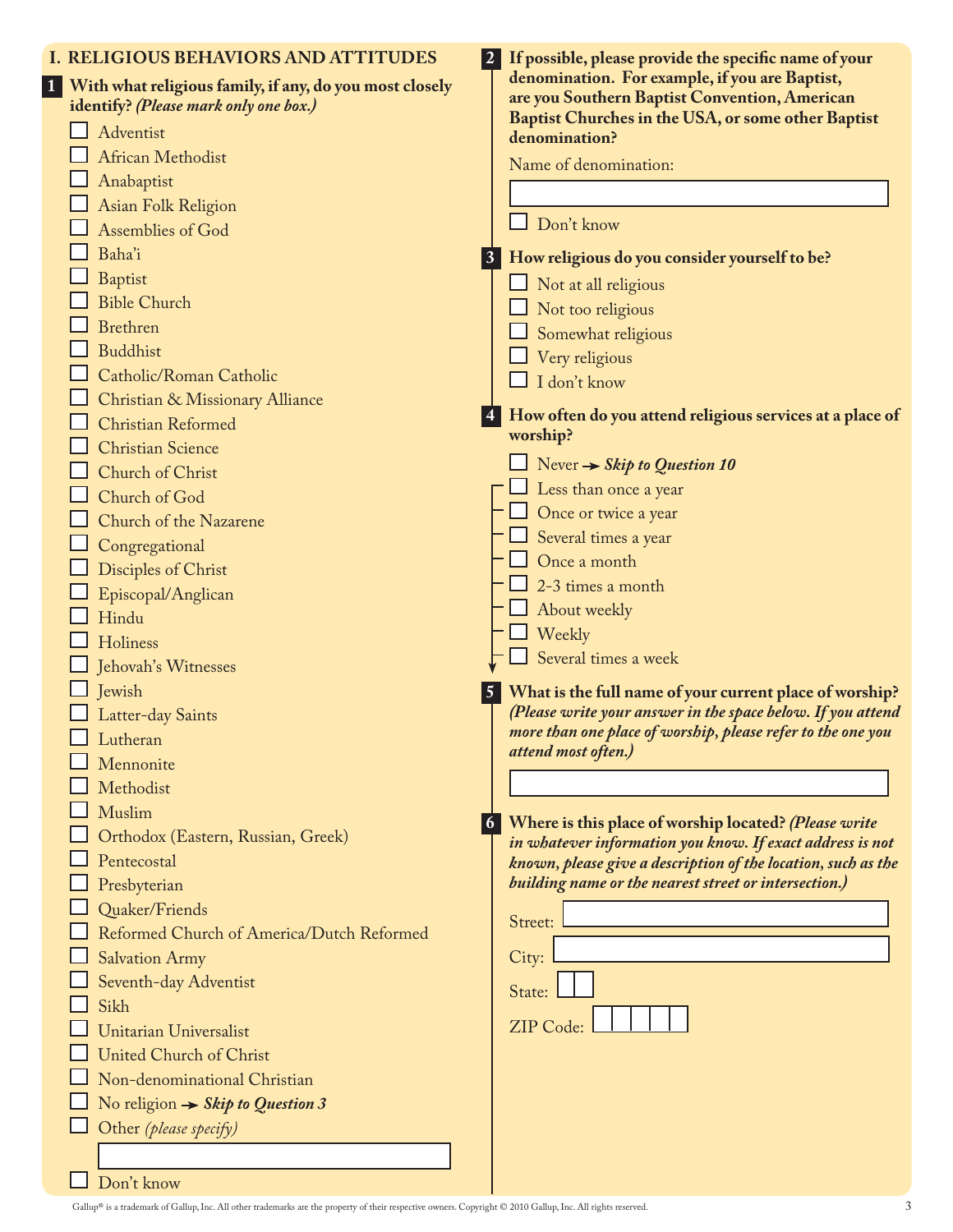|                 | 7 How long have you attended your current place of worship?                                                       |
|-----------------|-------------------------------------------------------------------------------------------------------------------|
|                 | 1 year or less                                                                                                    |
|                 | 2-4 years                                                                                                         |
|                 | 5-9 years                                                                                                         |
|                 | $10-19$ years                                                                                                     |
|                 | 20 or more years                                                                                                  |
| 8               | During the last year, approximately how much money (if any) did you and other family members in your household    |
|                 | contribute to your current place of worship?                                                                      |
|                 | <b>Under \$100</b>                                                                                                |
|                 | $$100 - $499$                                                                                                     |
|                 | $$500 - $999$                                                                                                     |
|                 | $$1,000 - $1,999$                                                                                                 |
|                 | $$2,000 - $2,999$                                                                                                 |
|                 | $$3,000 - $3,999$                                                                                                 |
|                 | $$4,000 - $4,999$                                                                                                 |
|                 | $$5,000 - $5,999$                                                                                                 |
|                 | $$6,000 - $6,999$                                                                                                 |
|                 | $$7,000 - $7,999$                                                                                                 |
|                 | $$8,000 - $8,999$                                                                                                 |
|                 | $$9,000 - $9,999$                                                                                                 |
|                 | \$10,000 or more                                                                                                  |
| 9               | On average, how many people attend services at your current place of worship? Just your best estimate will do.    |
|                 | Less than 100                                                                                                     |
|                 | 100-299                                                                                                           |
|                 | 300-799                                                                                                           |
|                 | 800-999                                                                                                           |
|                 | 1,000-1,999                                                                                                       |
|                 | $2,000$ or more                                                                                                   |
|                 | I don't know                                                                                                      |
| $\overline{10}$ | Outside of attending religious services, about how often do you spend time alone reading the Bible, Koran, Torah, |
|                 | or other sacred book?                                                                                             |
|                 | Never                                                                                                             |
|                 | Less than once a year                                                                                             |
|                 | Once or twice a year                                                                                              |
|                 | Several times a year                                                                                              |
|                 | Once a month                                                                                                      |
|                 | 2-3 times a month                                                                                                 |
|                 | About weekly                                                                                                      |
|                 | Weekly<br>Several times a week or more often                                                                      |
|                 |                                                                                                                   |
| 11              | About how often do you spend time alone praying outside of religious services?                                    |
|                 | $\Box$ Never                                                                                                      |
|                 | Only on certain occasions                                                                                         |
|                 | Once a week or less<br>A few times a week                                                                         |
|                 |                                                                                                                   |
|                 | Once a day                                                                                                        |
|                 | Several times a day                                                                                               |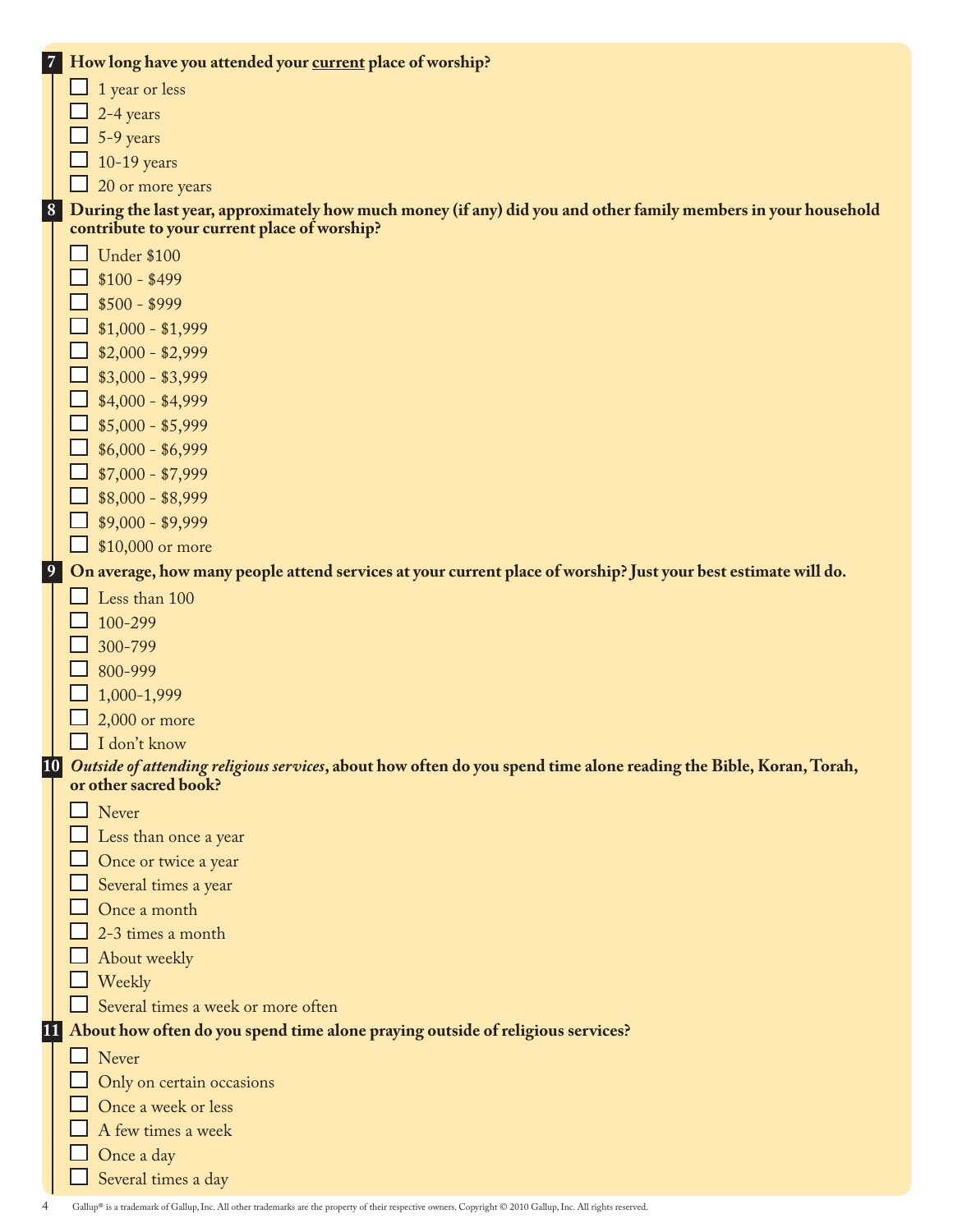| How well do the following terms describe your religious identity?<br> 12                                                             | <b>Very</b><br>well  | Somewhat Not very<br>well | well             | <b>Not</b><br>at all        |
|--------------------------------------------------------------------------------------------------------------------------------------|----------------------|---------------------------|------------------|-----------------------------|
| k.                                                                                                                                   |                      | П<br>П<br>П               |                  |                             |
| 13 <br>How often did you participate in the following religious or faith-based activities<br>in the last month?<br>f.<br>$g_{\star}$ | <b>Not</b><br>at all | $1 - 2$<br>times<br>П     | $3 - 4$<br>times | 5 or more<br>times          |
| h. Faith-based programs not affiliated or sponsored by a congregation (e.g., prison                                                  |                      |                           |                  |                             |
| All<br>How many of your friends:<br>[14]                                                                                             | <b>Most</b>          | About half                | A few            | <b>None</b>                 |
| Please indicate your level of agreement with the following statements.<br> 15                                                        | Strongly<br>agree    | Agree                     | <b>Disagree</b>  | <b>Strongly</b><br>disagree |
| b. All around the world, no matter what religion they call themselves, people                                                        |                      |                           |                  |                             |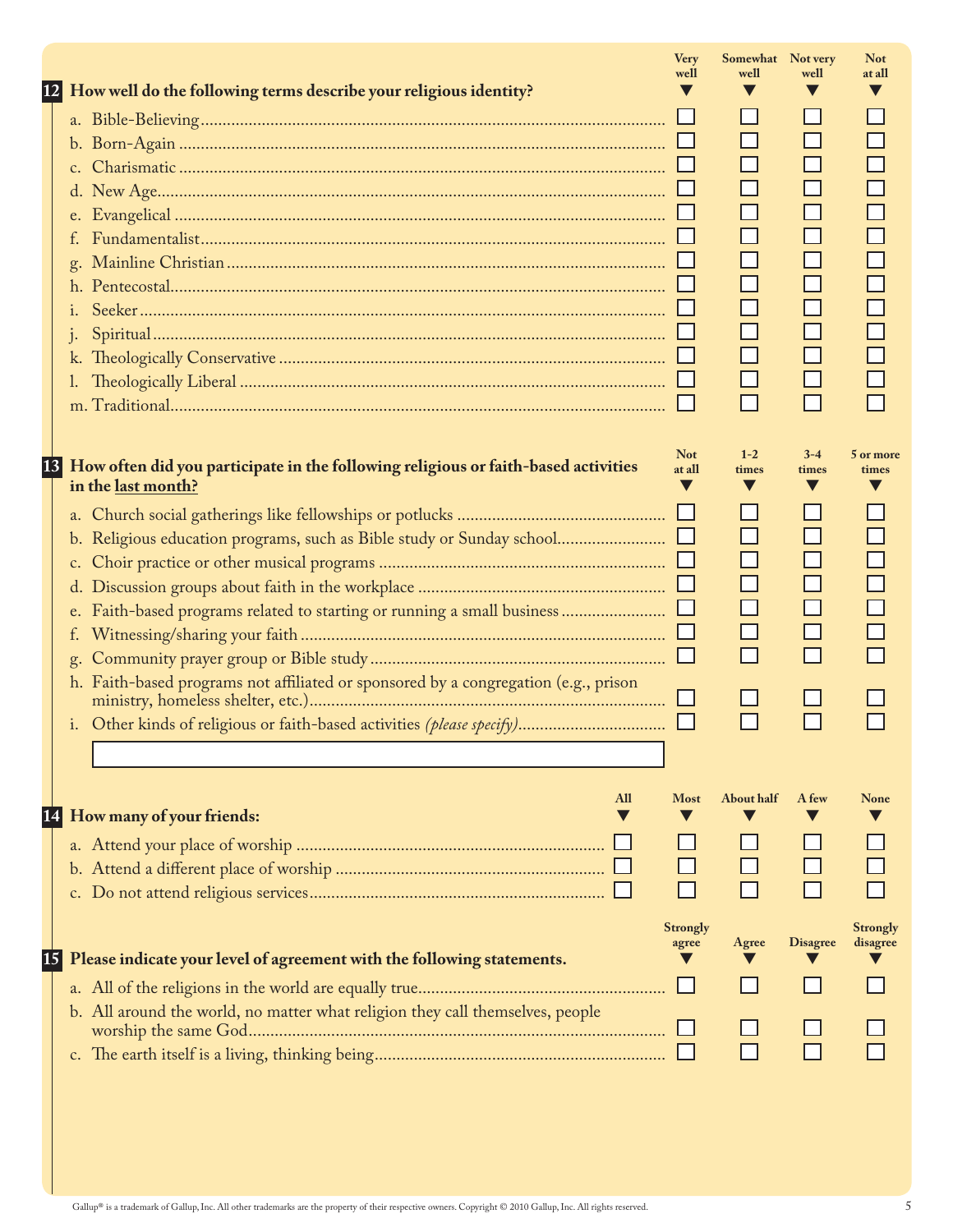| 16 | How likely is it that life after death is:                                                                                                                                                                                                                                                                                                                                                                                                                | <b>Very</b><br>likely | Somewhat Not at all<br>likely<br>$\Box$ | likely          | Do not<br>believe in<br>life after<br>death |
|----|-----------------------------------------------------------------------------------------------------------------------------------------------------------------------------------------------------------------------------------------------------------------------------------------------------------------------------------------------------------------------------------------------------------------------------------------------------------|-----------------------|-----------------------------------------|-----------------|---------------------------------------------|
| 17 | Which one statement comes closest to your personal beliefs about the Bible? (Please mark only one box.)<br>The Bible means exactly what it says. It should be taken literally, word-for-word, on all subjects.<br>The Bible is perfectly true, but it should not be taken literally, word-for-word. We must interpret its meaning.<br>The Bible contains some human error.<br>The Bible is an ancient book of history and legends.<br>$\Box$ I don't know |                       |                                         |                 |                                             |
| 18 | Which <u>one</u> statement comes closest to your personal beliefs about God? (Please mark only one box.)<br>I have no doubts that God exists<br>I believe in God, but with some doubts<br>I sometimes believe in God<br>I believe in a higher power or cosmic force<br>I don't know and there is no way to find out<br>I am an atheist $\rightarrow$ Skip to Question 23<br>$\Box$ I have no opinion                                                      | <b>Strongly</b>       |                                         |                 | <b>Strongly</b>                             |
| 19 | Based on your personal understanding, what do you think God is like?                                                                                                                                                                                                                                                                                                                                                                                      | agree                 | Agree                                   | <b>Disagree</b> | disagree                                    |
| 20 | How well do you feel that each of the following words describe God in your<br>opinion?                                                                                                                                                                                                                                                                                                                                                                    | <b>Very</b><br>well   | Somewhat Not very<br>well<br>$\Box$     | well<br>$\Box$  | <b>Not</b><br>at all                        |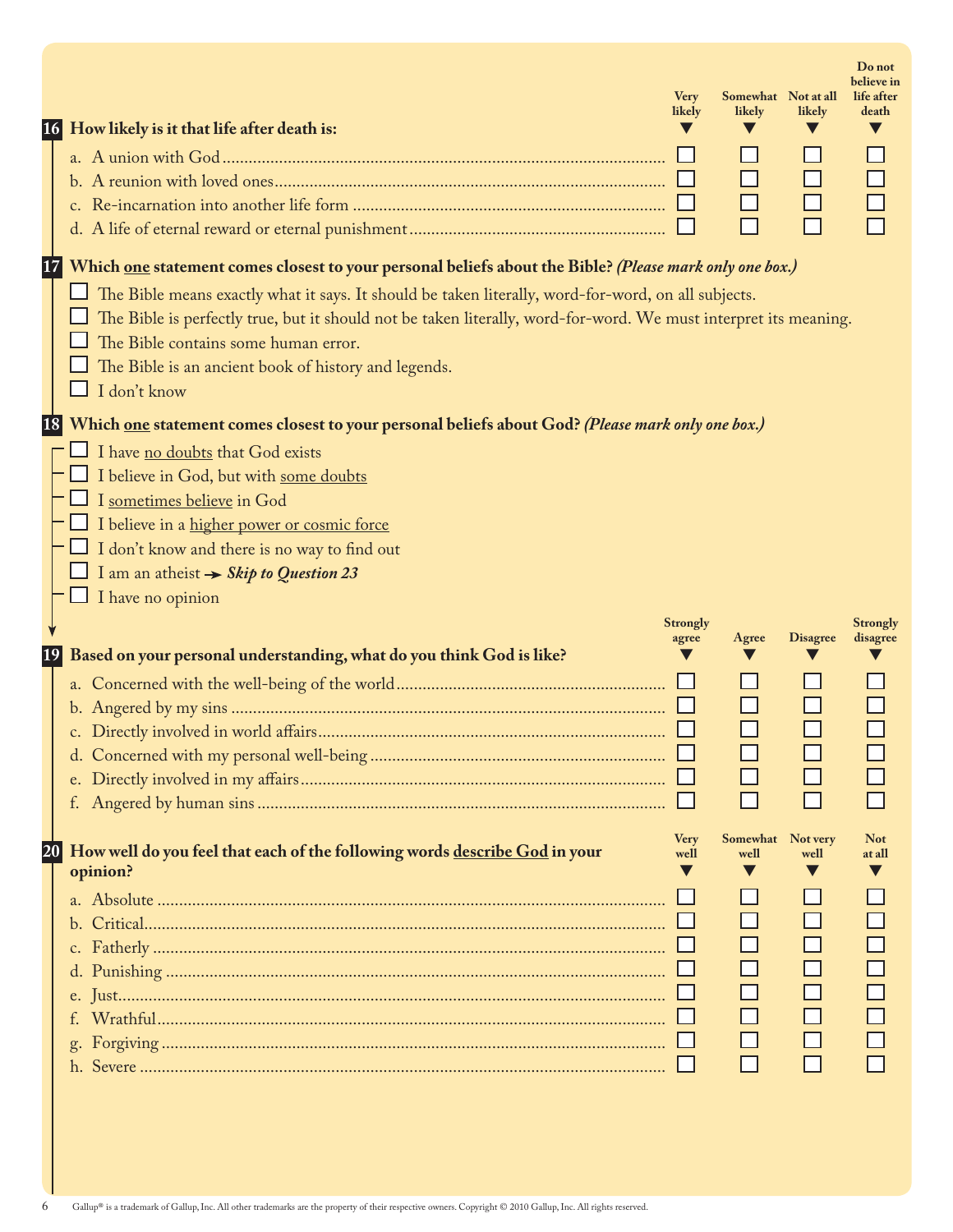| Please indicate your level of agreement with the following statements.<br>21                                                                                               | <b>Strongly</b><br>agree | Agree               | <b>Disagree</b>      | <b>Strongly</b><br>disagree |
|----------------------------------------------------------------------------------------------------------------------------------------------------------------------------|--------------------------|---------------------|----------------------|-----------------------------|
|                                                                                                                                                                            |                          | $\Box$              |                      |                             |
| How much would you consider each of the following as a service to God?<br> 22 <br>$\Box$ $\Box$ $\Box$<br>d.                                                               | <b>Very</b><br>much      | Somewhat            | A little<br>bit<br>V | Not at<br>all               |
| 23 In your opinion, does each of the following exist?<br>Have you ever been protected from harm by a guardian angel?<br>$\Box$ Yes<br>$No \rightarrow$ Skip to Question 26 |                          | Absolutely Probably | not                  | Probably Absolutely<br>not  |
| 25 If yes, would you please briefly describe your experience?                                                                                                              |                          |                     |                      |                             |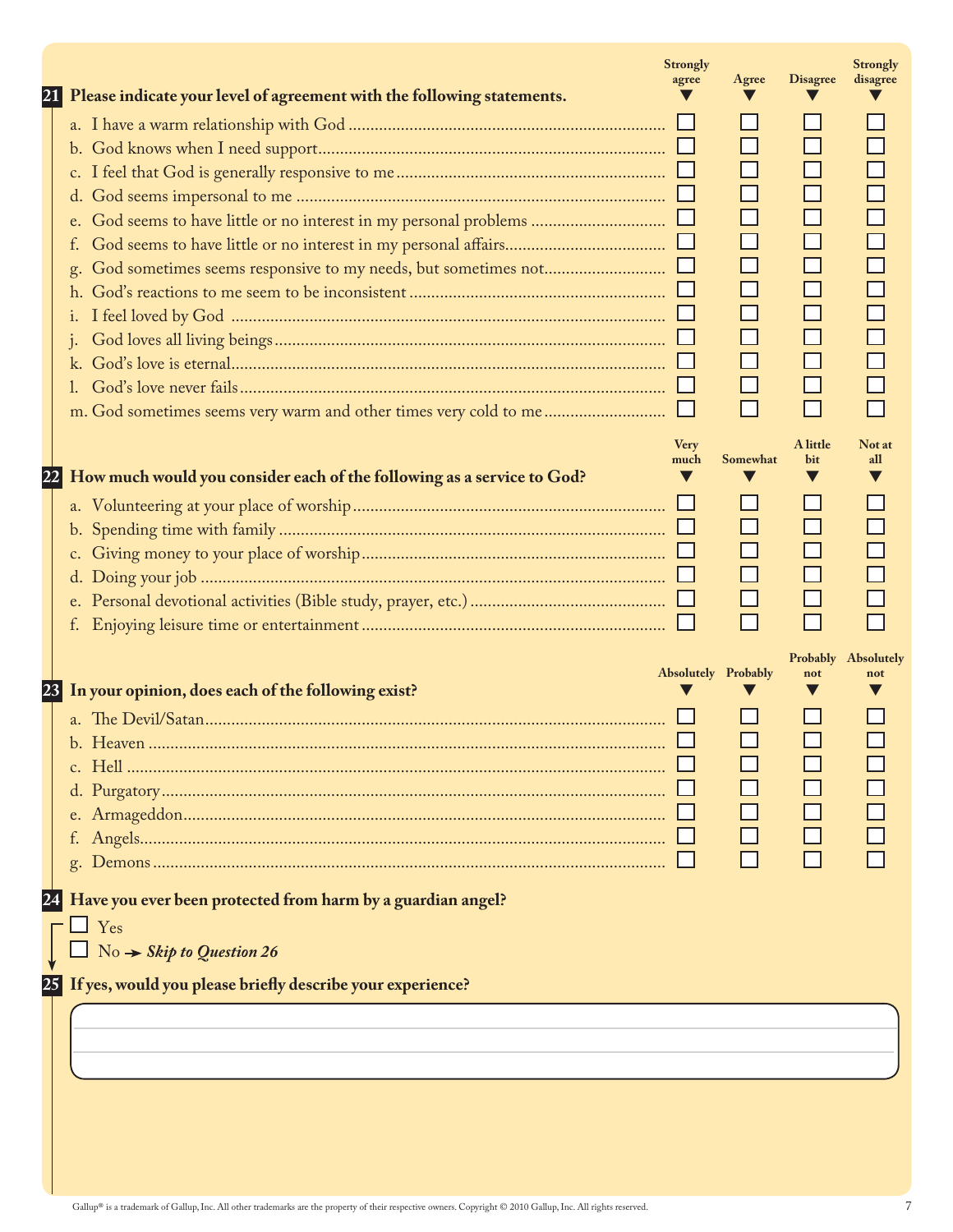|           | 26 Do you practice meditation?                       |            |
|-----------|------------------------------------------------------|------------|
|           | l Yes<br>$\Box$ No $\rightarrow$ Skip to Question 28 | <b>Yes</b> |
| $27 \mid$ | Do you currently practice:                           |            |
|           |                                                      |            |
|           |                                                      |            |
|           |                                                      |            |
|           |                                                      |            |
|           |                                                      |            |
|           |                                                      |            |
|           |                                                      |            |
|           |                                                      |            |
|           |                                                      |            |

# **No**  $\blacktriangledown$

#### **II. health and spirituality**

#### **28 Overall Health**

| ا 28 | <b>Overall Health</b>                                                                                                                                                                                                             |             |              | $11 - 20$ | 21-29        | All     |
|------|-----------------------------------------------------------------------------------------------------------------------------------------------------------------------------------------------------------------------------------|-------------|--------------|-----------|--------------|---------|
|      | a. Now thinking about your physical health, which includes physical illness<br>and injury, for how many days during the past 30 days was your physical                                                                            | <b>None</b> | $1-10$ days  | days      | days         | 30 days |
|      |                                                                                                                                                                                                                                   |             |              |           |              |         |
|      | b. Now thinking about your mental health, which includes stress, depression,<br>and problems with emotions, for how many days during the past 30 days<br>c. During the past 30 days, for about how many days did poor physical or |             |              |           |              |         |
|      | mental health keep you from doing your usual activities, such as self-care,                                                                                                                                                       |             |              |           |              |         |
|      | d. During the past 30 days, for about how many days did pain make it hard<br>for you to do your usual activities, such as self-care, work, or recreation?                                                                         |             |              |           |              |         |
|      | e. During the past 30 days, for about how many days have you felt sad, blue,                                                                                                                                                      |             |              |           |              |         |
|      | f. During the past 30 days, for about how many days have you felt worried,                                                                                                                                                        |             |              |           |              |         |
|      | g. During the past 30 days, for about how many days have you felt very                                                                                                                                                            |             |              |           |              |         |
|      |                                                                                                                                                                                                                                   |             |              |           |              |         |
|      |                                                                                                                                                                                                                                   |             | <b>Never</b> | Once      | Occasionally | Often   |
|      | Please indicate how often you have done each of the following.                                                                                                                                                                    |             |              |           |              |         |
|      |                                                                                                                                                                                                                                   |             |              |           |              |         |
|      |                                                                                                                                                                                                                                   |             |              |           |              |         |
|      |                                                                                                                                                                                                                                   |             |              | $\Box$    |              |         |
|      |                                                                                                                                                                                                                                   |             |              |           |              |         |
|      | e. Participated in a prayer group, prayer chain, or prayer circle that prayed for other                                                                                                                                           |             |              |           |              |         |
|      | 30 Have you ever sought the help of someone, other than a physician/nurse, who calls themself a "healer"?                                                                                                                         |             |              |           |              |         |
|      | $\perp$ Yes<br>$\Box$ No $\rightarrow$ Skip to Question 32                                                                                                                                                                        |             |              |           |              |         |

**31 If yes, what type of healer was this person?**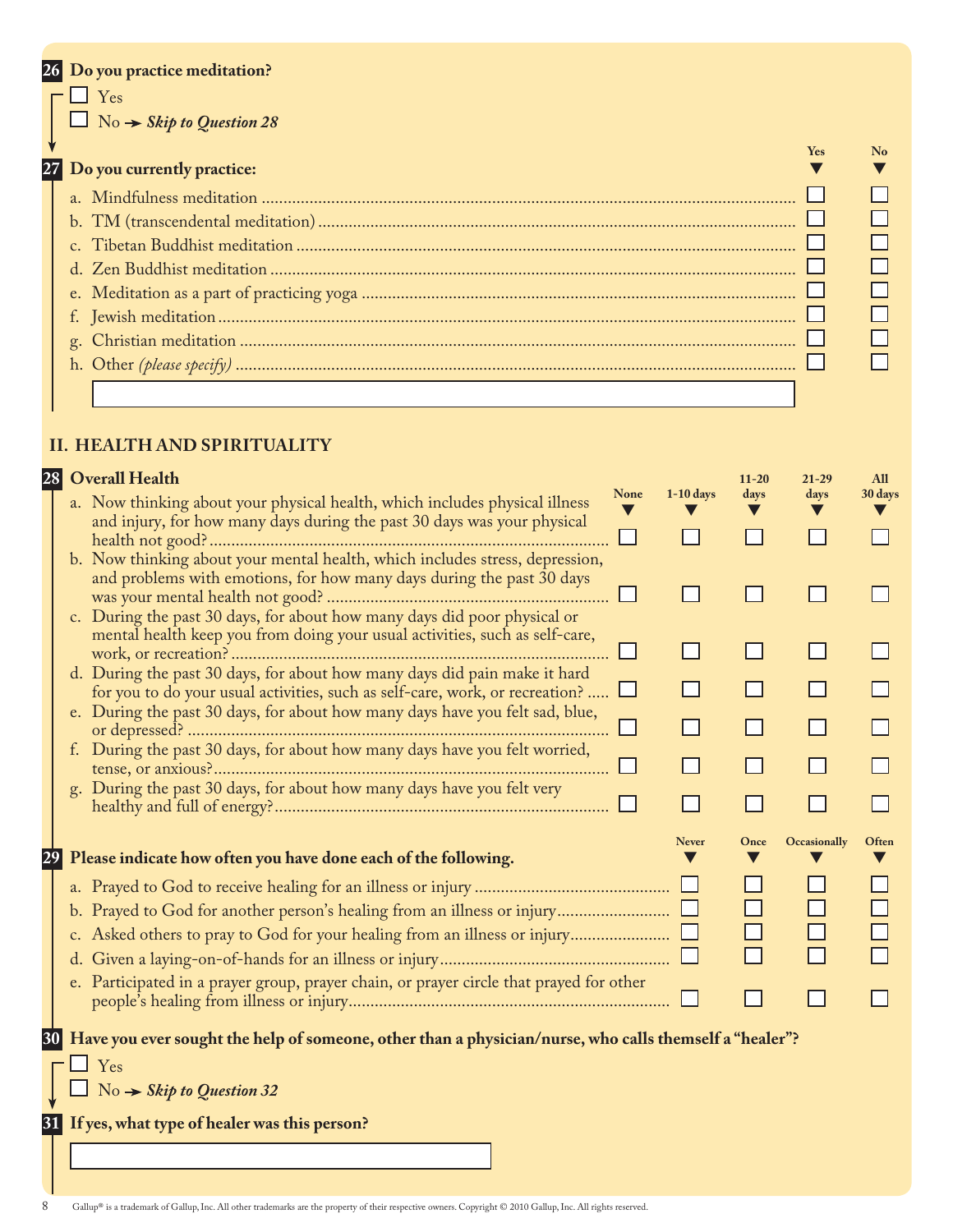| 32   | Please indicate your level of agreement with each of the following statements if<br>you were to suffer a serious illness or injury that required care - would you:                                                                                                                                                                                       | <b>Strongly</b><br>agree                  | Agree            | <b>Disagree</b>                                | <b>Strongly</b><br>disagree |
|------|----------------------------------------------------------------------------------------------------------------------------------------------------------------------------------------------------------------------------------------------------------------------------------------------------------------------------------------------------------|-------------------------------------------|------------------|------------------------------------------------|-----------------------------|
|      | c.                                                                                                                                                                                                                                                                                                                                                       |                                           |                  |                                                |                             |
| $33$ | <b>Never</b><br>Over the past month, how often have you:                                                                                                                                                                                                                                                                                                 | Rarely                                    | <b>Sometimes</b> | Often                                          | Very often                  |
|      |                                                                                                                                                                                                                                                                                                                                                          |                                           |                  |                                                |                             |
|      | c. Been afraid something terrible would happen if you did not perform<br>f.<br>g.<br>h. Been plagued by thoughts or images that you cannot get out of your mind $\Box$<br>Repeated simple actions that realistically did not need to be repeated $\Box$<br>i.<br>Thought too much about things that would not bother other people $\Box$<br>$\mathbf{1}$ | □<br>$\Box$<br>$\Box$<br>$\Box$<br>$\Box$ |                  | $\Box$<br>$\Box$<br>$\Box$<br>$\Box$<br>$\Box$ |                             |
|      | k. Feared that you might do something to embarrass yourself in a social                                                                                                                                                                                                                                                                                  | $\Box$<br>$\Box$                          |                  | $\Box$<br>$\Box$<br>$\Box$                     |                             |
|      | 34 Please indicate how strongly you agree or disagree with the following statements.                                                                                                                                                                                                                                                                     | <b>Strongly</b><br>agree                  | Agree            | <b>Disagree</b>                                | <b>Strongly</b><br>disagree |
|      | c.<br>d.<br>e.<br>$\perp$<br>g.<br>i.                                                                                                                                                                                                                                                                                                                    |                                           |                  |                                                |                             |

#### **III. work**

**35 Are you currently employed full-time, part-time, or do any work as a volunteer?**

Yes *Continue with Question 36*

No *Skip to Question 39*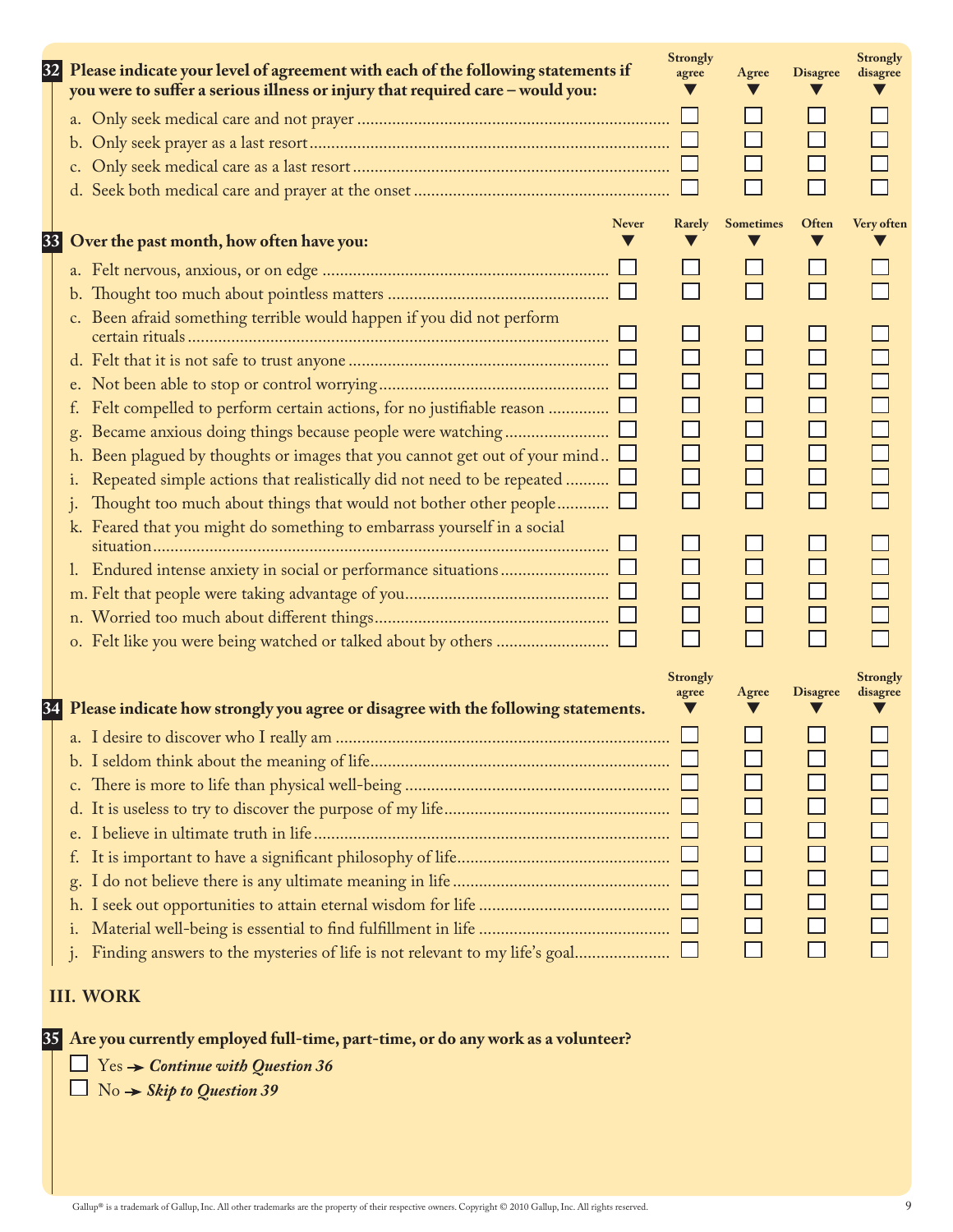| 36        | Please indicate how often the following statements apply to you.                                                                                                          | <b>Never</b>             | <b>Seldom</b> Sometimes       | Often               | <b>Always</b>               |
|-----------|---------------------------------------------------------------------------------------------------------------------------------------------------------------------------|--------------------------|-------------------------------|---------------------|-----------------------------|
|           |                                                                                                                                                                           |                          |                               |                     |                             |
|           |                                                                                                                                                                           |                          |                               |                     |                             |
|           |                                                                                                                                                                           |                          |                               |                     |                             |
|           |                                                                                                                                                                           |                          |                               |                     |                             |
|           | e. I view my work as part of God's plan to care for the needs of people                                                                                                   |                          |                               | П                   |                             |
| 37        | To what extent do you agree with the following statements about                                                                                                           | <b>Strongly</b><br>agree | Agree                         | <b>Disagree</b>     | <b>Strongly</b><br>disagree |
|           | your work?                                                                                                                                                                |                          |                               |                     |                             |
|           |                                                                                                                                                                           |                          |                               |                     |                             |
|           |                                                                                                                                                                           |                          |                               |                     |                             |
|           |                                                                                                                                                                           |                          |                               |                     |                             |
|           | d. I rarely put myself in positions in which I might lose something                                                                                                       |                          |                               |                     |                             |
|           |                                                                                                                                                                           |                          |                               |                     |                             |
|           |                                                                                                                                                                           |                          |                               |                     |                             |
|           |                                                                                                                                                                           |                          |                               |                     |                             |
|           |                                                                                                                                                                           | <b>Strongly</b>          |                               |                     | <b>Strongly</b>             |
| 38        | The following are statements an individual may have about the                                                                                                             | agree                    | Agree                         | <b>Disagree</b>     | disagree                    |
|           | organization for which they work. Regarding your current employer:                                                                                                        |                          |                               | v                   |                             |
|           |                                                                                                                                                                           |                          |                               |                     |                             |
|           |                                                                                                                                                                           |                          |                               |                     |                             |
|           |                                                                                                                                                                           |                          |                               |                     |                             |
|           |                                                                                                                                                                           |                          |                               |                     |                             |
|           | Have you ever started a new business?                                                                                                                                     |                          |                               |                     |                             |
|           | $\Box$ Yes                                                                                                                                                                |                          |                               |                     |                             |
|           | $\Box$ No                                                                                                                                                                 |                          |                               |                     |                             |
| <b>40</b> | Are you currently trying to start a new business?                                                                                                                         |                          |                               |                     |                             |
|           | Yes                                                                                                                                                                       |                          |                               |                     |                             |
|           | No                                                                                                                                                                        |                          |                               |                     |                             |
|           |                                                                                                                                                                           |                          |                               |                     |                             |
|           | IF YOU HAVE STARTED A NEW BUSINESS (YES IN Q. 39) OR IF YOU ARE CURRENTLY TRYING TO<br>START A NEW BUSINESS (YES IN Q. 40), PLEASE ANSWER QUESTION 41. OTHERWISE, SKIP TO |                          |                               |                     |                             |
|           | <b>QUESTION 42.</b>                                                                                                                                                       |                          |                               |                     |                             |
|           |                                                                                                                                                                           |                          |                               |                     |                             |
| 41        | Which one of the following best describes your primary reason for starting or trying to start a new business?                                                             |                          |                               |                     |                             |
|           | Take advantage of a business opportunity                                                                                                                                  |                          |                               |                     |                             |
|           | No better choices for work                                                                                                                                                |                          |                               |                     |                             |
|           | Respond to a social need                                                                                                                                                  |                          |                               |                     |                             |
|           | Work for yourself                                                                                                                                                         |                          |                               |                     |                             |
|           | Other (please specify)                                                                                                                                                    |                          |                               |                     |                             |
|           |                                                                                                                                                                           |                          |                               |                     |                             |
| 42        | By your best guess, to what extent does your place                                                                                                                        |                          |                               |                     |                             |
|           | Strongly<br>of worship encourage its participants to do the<br>Discourages Encourages<br>discourages                                                                      |                          | <b>Strongly</b><br>encourages | Is not<br>concerned | Does not<br>apply           |
|           | following?                                                                                                                                                                |                          |                               |                     |                             |
|           |                                                                                                                                                                           |                          |                               |                     |                             |
|           |                                                                                                                                                                           |                          |                               |                     |                             |

 $10$  Gallup® is a trademark of Gallup, Inc. All other trademarks are the property of their respective owners. Copyright © 2010 Gallup, Inc. All rights reserved.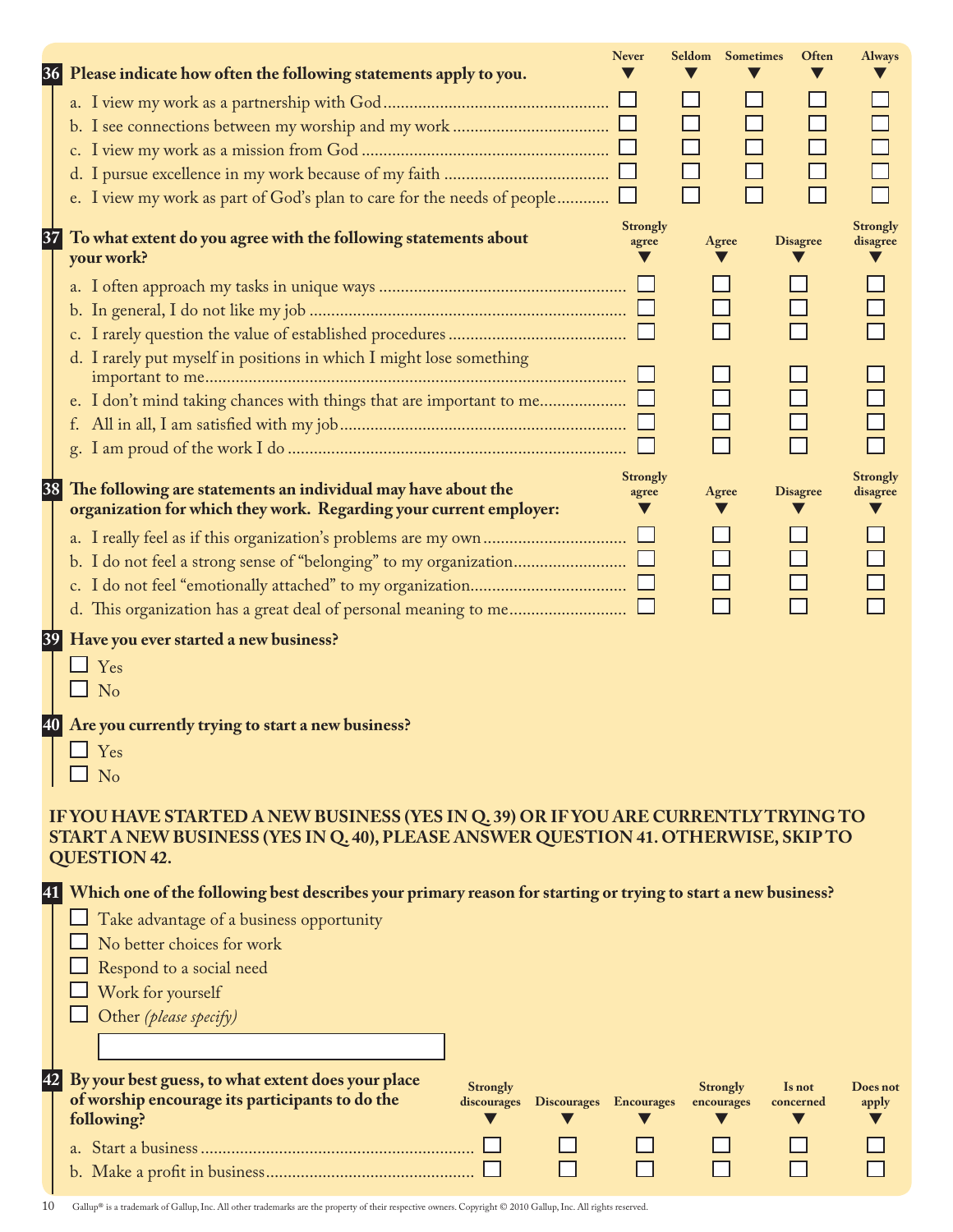#### **Iv. MORALITY AND POLITICS**

|                   | 43 If you were unsure of what was right or wrong in a particular situation, how would you decide what to do?<br>Would you: (Please mark only one box.) |                        |                 |                    |                 |
|-------------------|--------------------------------------------------------------------------------------------------------------------------------------------------------|------------------------|-----------------|--------------------|-----------------|
|                   | Do what would make you feel happy                                                                                                                      |                        |                 |                    |                 |
|                   | Do what would help you to get ahead                                                                                                                    |                        |                 |                    |                 |
|                   | Follow the advice of an authority, such as a parent, relative, or person you respect                                                                   |                        |                 |                    |                 |
|                   | Do what you think God or scripture tells you is right                                                                                                  |                        |                 |                    |                 |
|                   |                                                                                                                                                        |                        | <b>Almost</b>   | Only               | <b>Not</b>      |
|                   |                                                                                                                                                        | <b>Always</b><br>wrong | always<br>wrong | wrong<br>sometimes | wrong<br>at all |
| $\boldsymbol{44}$ | How do you feel about the morality of the following?                                                                                                   |                        |                 |                    |                 |
|                   |                                                                                                                                                        |                        |                 |                    |                 |
|                   |                                                                                                                                                        |                        |                 | $\Box$             | $\Box$          |
|                   |                                                                                                                                                        |                        |                 |                    | $\Box$          |
|                   | d.                                                                                                                                                     |                        | $\Box$          | $\Box$             | $\Box$          |
|                   |                                                                                                                                                        |                        | $\Box$          | $\Box$             | $\Box$          |
|                   |                                                                                                                                                        |                        | $\Box$          | $\Box$             |                 |
|                   | g.                                                                                                                                                     |                        | $\Box$          | $\Box$             |                 |
|                   |                                                                                                                                                        |                        |                 |                    |                 |
| 45                | For whom did you vote in the 2008 presidential election?                                                                                               |                        |                 |                    |                 |
|                   | $\Box$ John McCain                                                                                                                                     |                        |                 |                    |                 |
|                   | <b>Barack Obama</b>                                                                                                                                    |                        |                 |                    |                 |
|                   | Someone else                                                                                                                                           |                        |                 |                    |                 |
|                   | Did not vote                                                                                                                                           |                        |                 |                    |                 |
| 46                | How would you describe yourself politically?                                                                                                           |                        |                 |                    |                 |
|                   | Extremely conservative                                                                                                                                 |                        |                 |                    |                 |
|                   | Conservative                                                                                                                                           |                        |                 |                    |                 |
|                   | Leaning conservative                                                                                                                                   |                        |                 |                    |                 |
|                   | Moderate                                                                                                                                               |                        |                 |                    |                 |
|                   | Leaning liberal                                                                                                                                        |                        |                 |                    |                 |
|                   | Liberal                                                                                                                                                |                        |                 |                    |                 |
|                   | Extremely liberal                                                                                                                                      |                        |                 |                    |                 |
| 47                |                                                                                                                                                        |                        |                 |                    |                 |
|                   | Do you think of yourself as Republican, Democrat, or Independent?                                                                                      |                        |                 |                    |                 |
|                   | <b>Strong Republican</b>                                                                                                                               |                        |                 |                    |                 |
|                   | Moderate Republican                                                                                                                                    |                        |                 |                    |                 |
|                   | Leaning Republican                                                                                                                                     |                        |                 |                    |                 |
|                   | Independent                                                                                                                                            |                        |                 |                    |                 |
|                   | <b>Leaning Democrat</b>                                                                                                                                |                        |                 |                    |                 |
|                   | Moderate Democrat                                                                                                                                      |                        |                 |                    |                 |
|                   | <b>Strong Democrat</b>                                                                                                                                 |                        |                 | Only a             | <b>Not</b>      |
|                   |                                                                                                                                                        | A lot                  | Some            | little             | at all          |
| 48                | How much would you say that you trust the following people or groups?                                                                                  |                        |                 |                    |                 |
|                   |                                                                                                                                                        |                        |                 |                    |                 |
|                   |                                                                                                                                                        |                        |                 |                    |                 |
|                   |                                                                                                                                                        |                        |                 |                    |                 |
|                   |                                                                                                                                                        |                        |                 |                    |                 |
|                   |                                                                                                                                                        |                        |                 |                    |                 |
|                   |                                                                                                                                                        |                        |                 |                    |                 |

Gallup® is a trademark of Gallup, Inc. All other trademarks are the property of their respective owners. Copyright © 2010 Gallup, Inc. All rights reserved. 11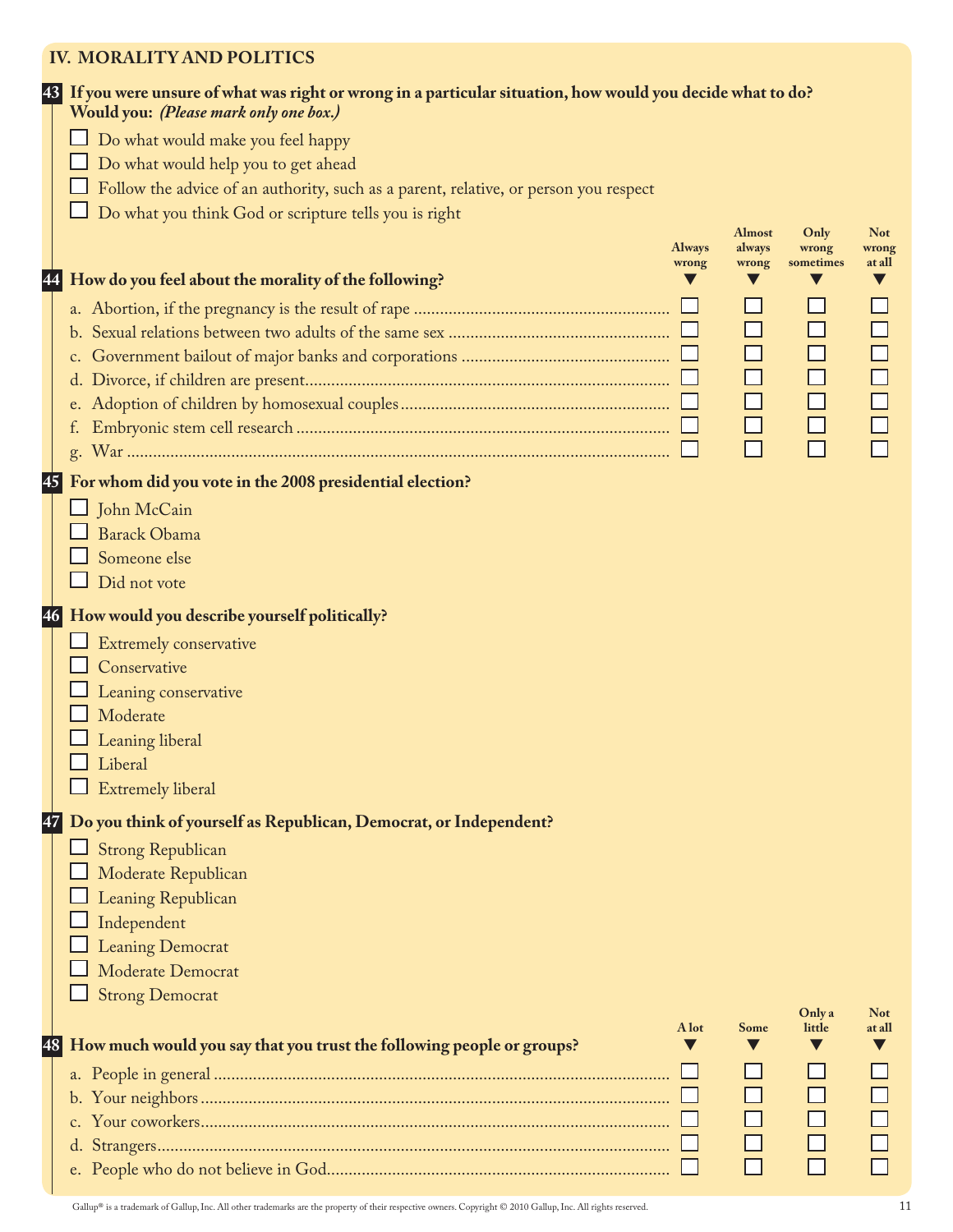| 49 | Some people think that the government in Washington is trying to do too many things that should be left to                                                                                                                                                |                  |                             |
|----|-----------------------------------------------------------------------------------------------------------------------------------------------------------------------------------------------------------------------------------------------------------|------------------|-----------------------------|
|    | individuals and private businesses. Others disagree and think that the government should do even more to solve our<br>country's problems. Still, others have opinions somewhere in between. Which one of the following statements best<br>applies to you? |                  |                             |
|    | Government should do more                                                                                                                                                                                                                                 |                  |                             |
|    | Government does too much                                                                                                                                                                                                                                  |                  |                             |
|    | Agree with both                                                                                                                                                                                                                                           |                  |                             |
|    |                                                                                                                                                                                                                                                           |                  |                             |
|    | <b>Strongly</b><br>Agree<br>agree                                                                                                                                                                                                                         | <b>Disagree</b>  | <b>Strongly</b><br>disagree |
| 50 | Please describe how you feel about homosexuality for the following statements.<br>v                                                                                                                                                                       |                  |                             |
|    |                                                                                                                                                                                                                                                           |                  |                             |
|    |                                                                                                                                                                                                                                                           |                  |                             |
|    |                                                                                                                                                                                                                                                           |                  |                             |
|    |                                                                                                                                                                                                                                                           | $\Box$           |                             |
|    |                                                                                                                                                                                                                                                           | $\Box$           |                             |
|    | f.                                                                                                                                                                                                                                                        | $\Box$           |                             |
|    | П<br>g.                                                                                                                                                                                                                                                   |                  |                             |
|    |                                                                                                                                                                                                                                                           |                  |                             |
|    | <b>V. MEDIA</b>                                                                                                                                                                                                                                           |                  |                             |
|    | Less than<br>$1 - 3$<br>$4 - 7$                                                                                                                                                                                                                           | $8 - 10$         | More than                   |
|    | 1 hour<br>hours<br>hours<br>per day<br>per day<br>per day                                                                                                                                                                                                 | hours per<br>day | 10 hours<br>per day         |
| 51 | On an average day, about how many hours per day do you:                                                                                                                                                                                                   | v                |                             |
|    |                                                                                                                                                                                                                                                           |                  |                             |
|    |                                                                                                                                                                                                                                                           |                  |                             |
|    |                                                                                                                                                                                                                                                           |                  |                             |
|    |                                                                                                                                                                                                                                                           |                  |                             |
|    |                                                                                                                                                                                                                                                           |                  |                             |
|    |                                                                                                                                                                                                                                                           |                  |                             |
| 52 | When watching television, have your religious beliefs ever been offended by negative comments                                                                                                                                                             | <b>Yes</b>       | No                          |
|    | made on:                                                                                                                                                                                                                                                  |                  |                             |
|    |                                                                                                                                                                                                                                                           |                  |                             |
|    |                                                                                                                                                                                                                                                           |                  |                             |
|    | c.                                                                                                                                                                                                                                                        |                  |                             |
|    | d.                                                                                                                                                                                                                                                        |                  |                             |
|    | e.                                                                                                                                                                                                                                                        |                  |                             |
|    |                                                                                                                                                                                                                                                           |                  |                             |
|    | g.                                                                                                                                                                                                                                                        |                  |                             |
|    |                                                                                                                                                                                                                                                           |                  |                             |
|    |                                                                                                                                                                                                                                                           | Yes              | No                          |
| 53 | Media portrayals of religious traditions and beliefs have made you:                                                                                                                                                                                       |                  |                             |
|    |                                                                                                                                                                                                                                                           |                  |                             |
|    |                                                                                                                                                                                                                                                           |                  |                             |
|    | c.                                                                                                                                                                                                                                                        |                  |                             |
|    | d.                                                                                                                                                                                                                                                        |                  |                             |
|    | e.                                                                                                                                                                                                                                                        |                  |                             |
|    | f.                                                                                                                                                                                                                                                        |                  |                             |
|    |                                                                                                                                                                                                                                                           |                  |                             |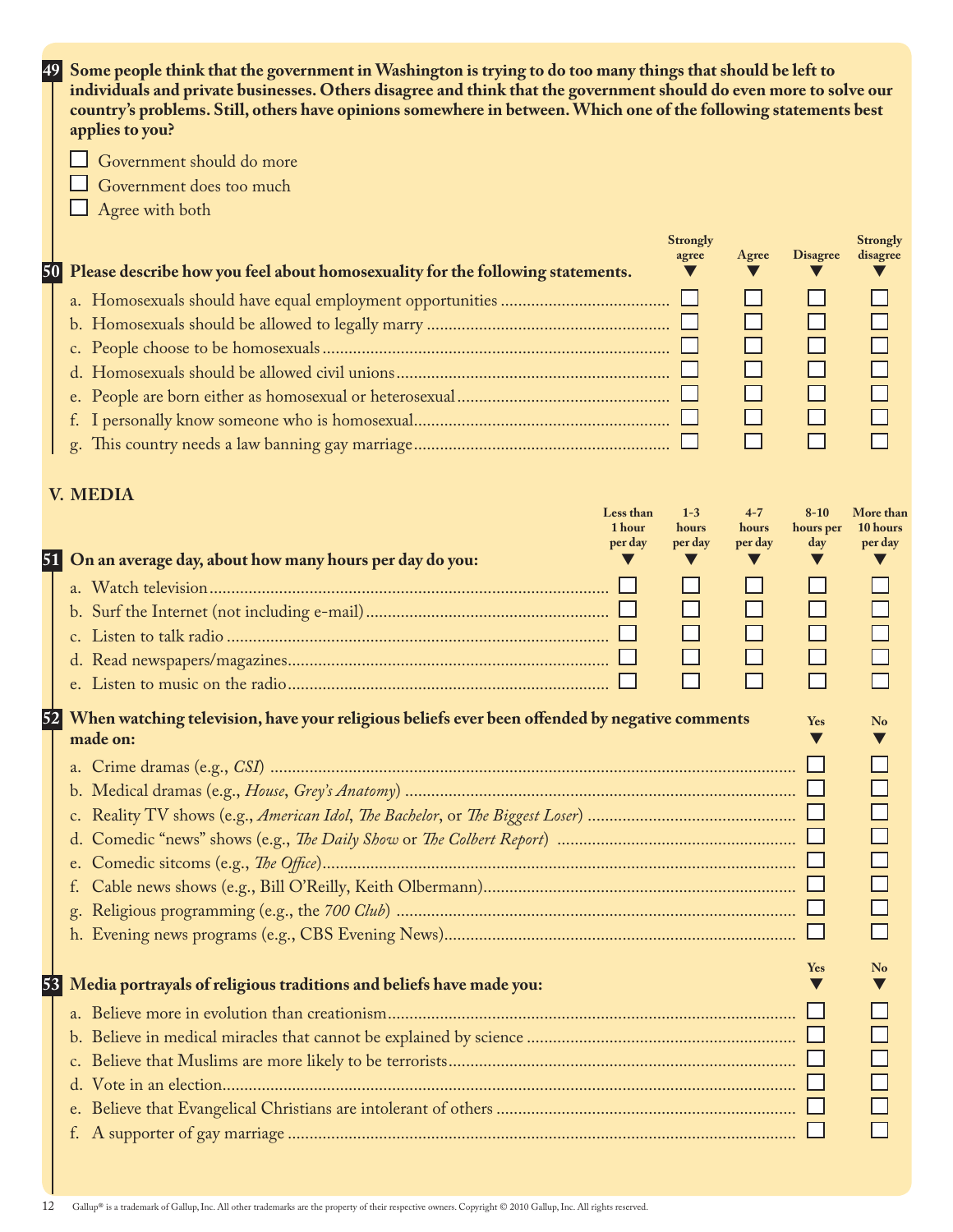#### **VI. Demographics**

| 541 | What is your gender?                                                                                         |
|-----|--------------------------------------------------------------------------------------------------------------|
|     | Male                                                                                                         |
|     | Female                                                                                                       |
|     | 55 What is your date of birth?                                                                               |
|     |                                                                                                              |
|     | <b>YYYY</b><br>M <sub>M</sub><br>D <sub>D</sub>                                                              |
|     |                                                                                                              |
|     | 56 Are you a citizen of the United States of America?                                                        |
|     | $\Box$ Yes                                                                                                   |
|     | $\Box$ No                                                                                                    |
|     | 57 Which of the following <b>BEST</b> describes the place where you now live?                                |
|     | A large city                                                                                                 |
|     | A suburb near a large city                                                                                   |
|     | A small city or town                                                                                         |
|     | A rural area                                                                                                 |
|     | Don't know                                                                                                   |
|     | 58 If you are employed, which of the following best describes your place of employment?                      |
|     | A for-profit private company, business, or individual                                                        |
|     | A non-profit, tax-exempt, or charitable organization                                                         |
|     | Local, state, or federal government                                                                          |
|     | Self-employed                                                                                                |
|     | Working without pay in a family business or farm<br>Not currently employed $\rightarrow$ Skip to Question 63 |
|     |                                                                                                              |
|     | 59 What is your job title?                                                                                   |
|     |                                                                                                              |
|     | 60 How many hours did you work last week?                                                                    |
|     | If none, mark here                                                                                           |
|     |                                                                                                              |
|     | (Write in a number)                                                                                          |
| 61  | About how many people work for your employer (including part-time and full-time employees                    |
|     | at all locations)?                                                                                           |
|     | $1 - 49$                                                                                                     |
|     | 50-499<br>500-1,999                                                                                          |
|     | $2,000$ or more                                                                                              |
|     |                                                                                                              |
| 62  | Is your current employer a locally-owned business?                                                           |
|     | $\Box$ Yes                                                                                                   |
|     | No<br>I'm not sure                                                                                           |
|     |                                                                                                              |
|     |                                                                                                              |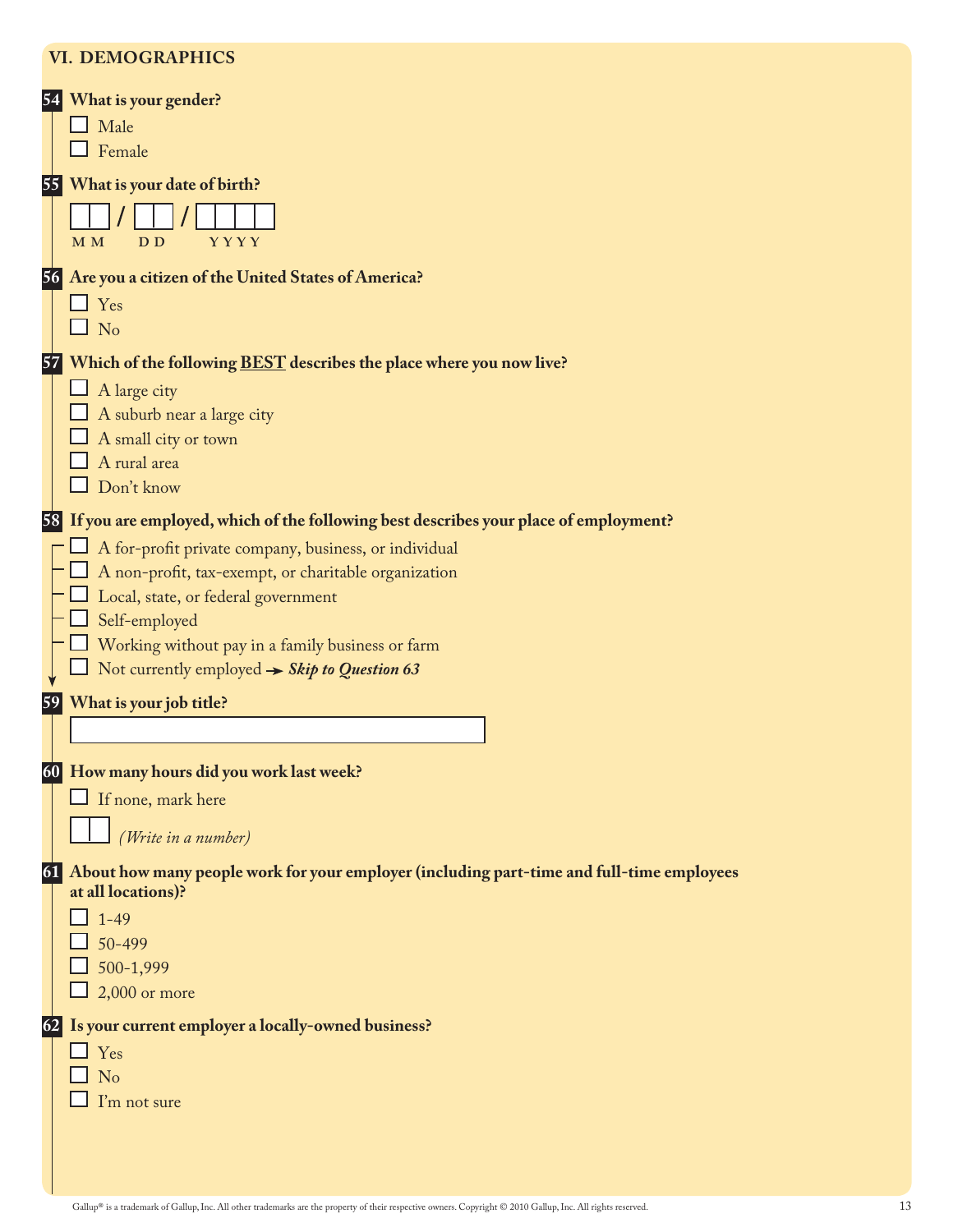| 63 | What is your race? (You can mark "yes" to more than one.)                              | Yes | N <sub>o</sub> |
|----|----------------------------------------------------------------------------------------|-----|----------------|
|    |                                                                                        |     |                |
|    |                                                                                        |     |                |
|    |                                                                                        |     |                |
|    |                                                                                        |     |                |
|    |                                                                                        |     |                |
|    |                                                                                        |     |                |
|    |                                                                                        |     |                |
|    |                                                                                        |     |                |
| 64 | If you are Hispanic or Latino, which of the following are you?                         |     |                |
|    | I am not Hispanic or Latino                                                            |     |                |
|    | Mexican, Mexican-American, Chicano                                                     |     |                |
|    | Puerto Rican                                                                           |     |                |
|    | Cuban                                                                                  |     |                |
|    | Other Hispanic, Latino, or Spanish origin group                                        |     |                |
|    | I don't know                                                                           |     |                |
|    |                                                                                        |     |                |
| 65 | What is the highest level of education you have completed? (Please mark only one box.) |     |                |
|    | 8 <sup>th</sup> grade or less                                                          |     |                |
|    | 9 <sup>th</sup> -12 <sup>th</sup> grade (no high school diploma)                       |     |                |
|    | High school graduate                                                                   |     |                |
|    | Some college                                                                           |     |                |
|    | Trade/Technical/Vocational training                                                    |     |                |
|    | College graduate                                                                       |     |                |
|    | Postgraduate work/Degree                                                               |     |                |
| 66 | If you did not do any work last week for pay or profit, what is the reason?            |     |                |
|    | I am a homemaker                                                                       |     |                |
|    | I am a student                                                                         |     |                |
|    | I am retired                                                                           |     |                |
|    | I have a disability or injury                                                          |     |                |
|    | I am looking for work                                                                  |     |                |
|    | I was on vacation or leave                                                             |     |                |
|    | Other                                                                                  |     |                |
| 67 | How many children do you have?                                                         |     |                |
|    | If none, mark here                                                                     |     |                |
|    |                                                                                        |     |                |
|    | (Write in a number)                                                                    |     |                |
| 68 | How many children under the age of 18 currently live in your household?                |     |                |
|    |                                                                                        |     |                |
|    | If none, mark here                                                                     |     |                |
|    | (Write in a number)                                                                    |     |                |
|    |                                                                                        |     |                |
|    |                                                                                        |     |                |
|    |                                                                                        |     |                |
|    |                                                                                        |     |                |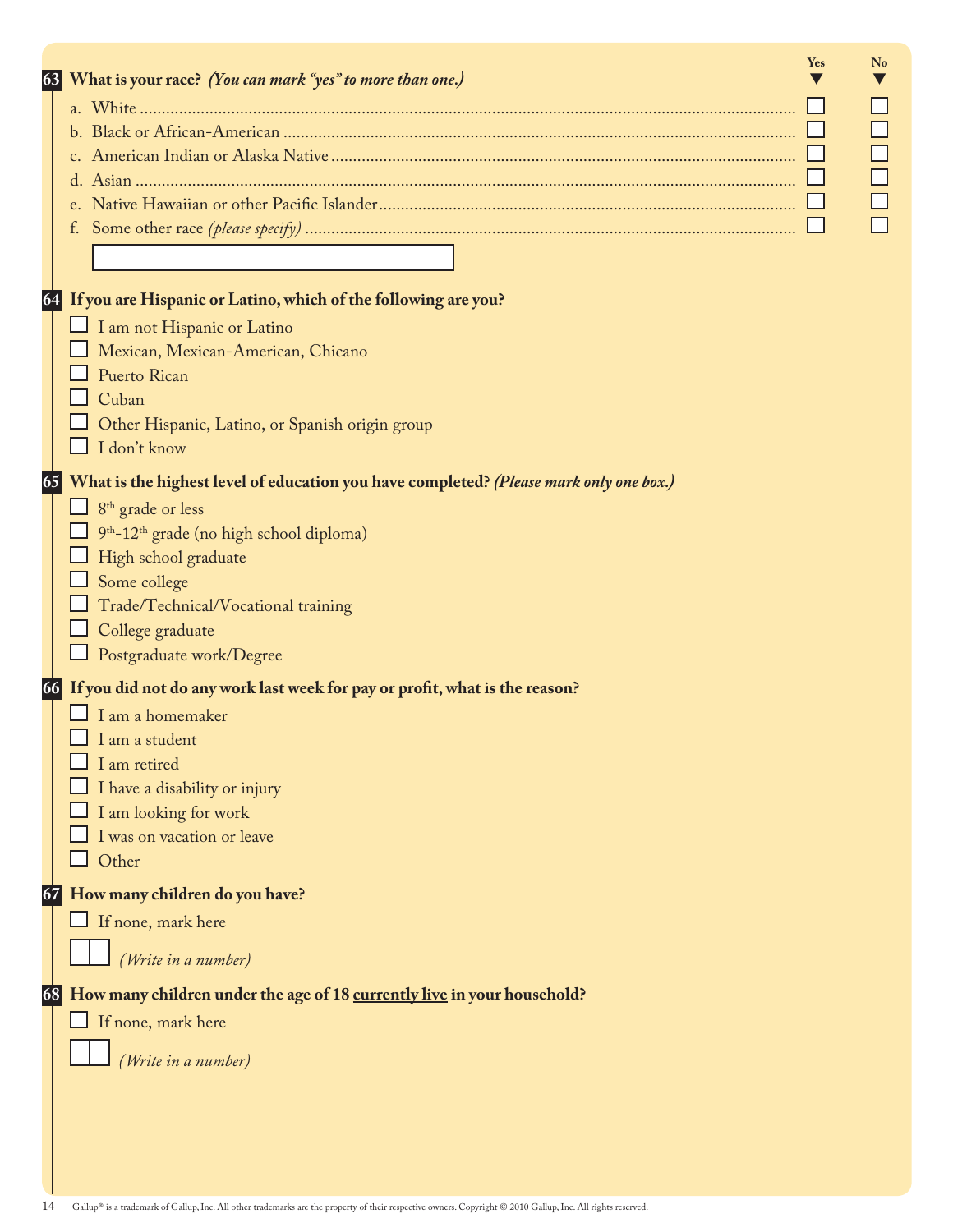| What is your current marital status?<br>69                                              |             |          |    |
|-----------------------------------------------------------------------------------------|-------------|----------|----|
| Married                                                                                 |             |          |    |
| Living as married                                                                       |             |          |    |
| Separated                                                                               |             |          |    |
| Divorced                                                                                |             |          |    |
| Widowed                                                                                 |             |          |    |
| Never married                                                                           |             |          |    |
| 70 By your best estimate, what was your total household income last year, before taxes? |             |          |    |
| \$10,000 or less                                                                        |             |          |    |
| $$10,001 - $20,000$                                                                     |             |          |    |
| $$20,001 - $35,000$                                                                     |             |          |    |
| $$35,001 - $50,000$                                                                     |             |          |    |
| $$50,001 - $100,000$                                                                    |             |          |    |
| $$100,001 - $150,000$                                                                   |             |          |    |
| \$150,001 or more                                                                       |             |          |    |
|                                                                                         |             |          |    |
| <b>VII. DESTINY</b>                                                                     |             |          |    |
|                                                                                         | <b>Very</b> | A little | No |

| 71 Would your friends and family most likely describe you as:                                                                                          | <b>Very</b><br>much so   | A little<br>bit                       | No so<br>much<br>V | <b>Not</b><br>at all |
|--------------------------------------------------------------------------------------------------------------------------------------------------------|--------------------------|---------------------------------------|--------------------|----------------------|
|                                                                                                                                                        |                          | H<br>П<br>П<br>$\mathsf{L}$<br>$\Box$ | П<br>П             |                      |
| 72 In general, how happy are you with your life as a whole these days?<br>$\Box$ Very happy<br>Somewhat happy<br>Somewhat unhappy<br>Very unhappy<br>ப |                          |                                       |                    |                      |
| 73 Please describe your feelings for each of the following statements about people's<br>life chances in general.                                       | <b>Strongly</b><br>agree | Agree                                 | <b>Disagree</b>    | Strongly<br>disagree |
|                                                                                                                                                        |                          | H<br>П<br>П<br>$\Box$<br>$\Box$<br>П  | П                  |                      |